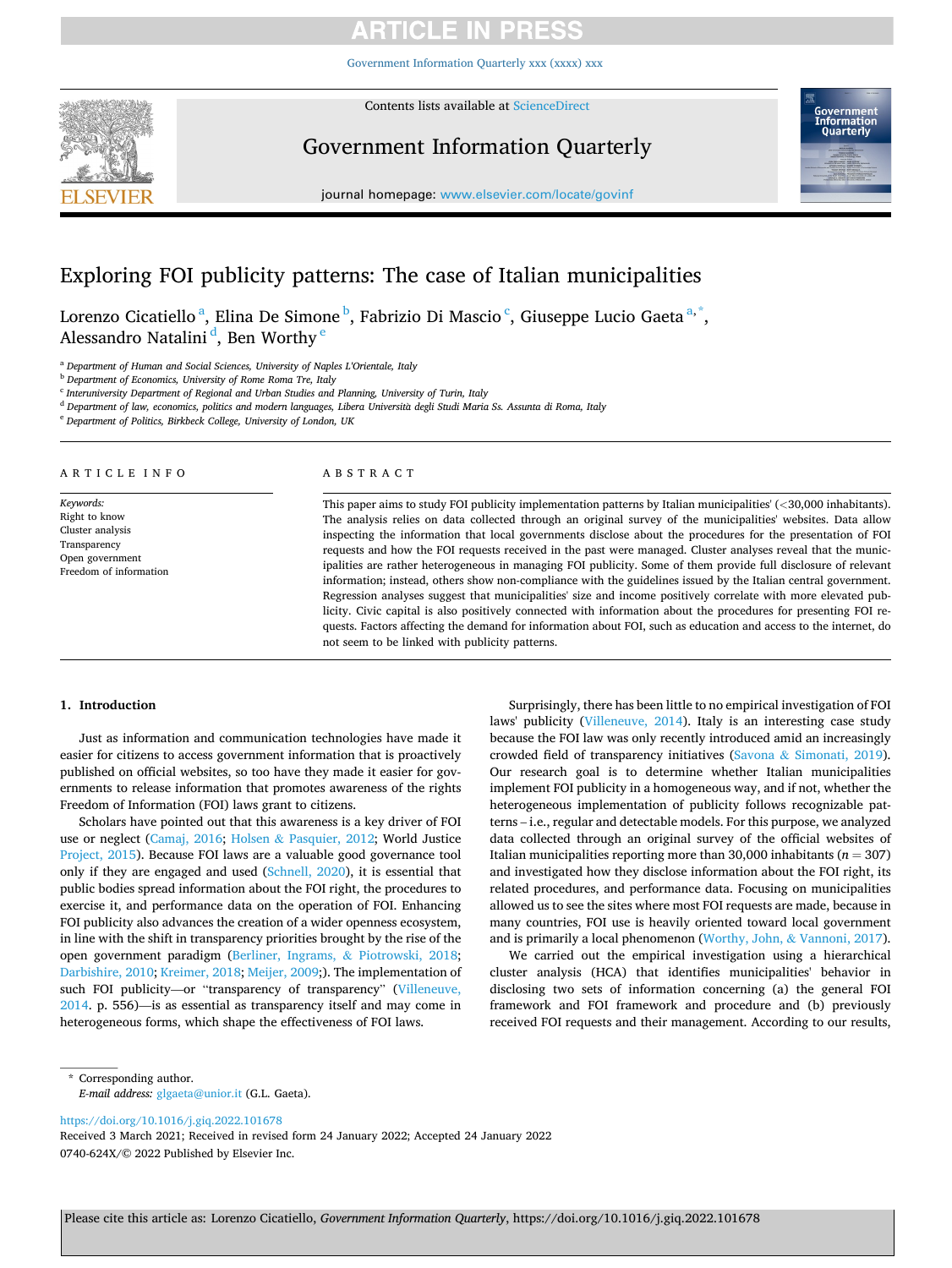### <span id="page-1-0"></span>*L. Cicatiello et al.*

the behavior of Italian municipalities follows one of the four FOI publicity patterns: (a) noncompliance with guidelines issued by the central government; (b) strained compliance, which is limited to the primary requirements sketched by the guidelines; (c) administrative compliance, which fulfills the majority of the requirements; and (d) maximized compliance, which ensures the full disclosure of information. We then relied on regression analyses to investigate whether socioeconomic characteristics of municipalities explain such heterogeneity of FOI publicity patterns. Our estimates confirmed that socioeconomic conditions and social capital may play a role in conditioning municipalities' disclosure of FOI-related information.

The remainder of the paper proceeds as follows. In Section 2, we describe the context of our research by providing an overview of the evolution of access-to-information legislation in Italy. In [Section 3,](#page-2-0) we situate our research within the expanding literature on access to information and illustrate our research design. [Section 4](#page-3-0) presents the data used in our empirical analysis. [Section 5](#page-4-0) is articulated into subsections that present the method used to investigate the Italian municipalities' FOI publicity patterns and the findings obtained through our analysis. Section 6 illustrates the methodology and findings of our analysis of the determinants of municipalities' heterogeneity in terms of FOI publicity patterns. Finally, in the concluding section, we discuss the analytical and practical implications of our results.

## **2. Transparency reforms in Italy (1990–2016)**

The principle of transparency was not introduced in the Italian Constitution of 1948, whereas the need for confidentiality to protect the public interest was clearly set out. Until 1990, the general rule was secrecy as a principle of administrative action and a duty of civil servants. Initially, transparency was implemented only by means of the Administrative Procedure Act (L. n. 241/1990; It.). This first form of transparency required the applicant to demonstrate a personal, concrete, and current existing interest, related mainly to the need to access administrative documents to bring a claim before a court. This requirement effectively prevented democratic control over the action of public administration because requests for access aimed at monitoring the activity of public authorities were not admissible (Savona & [Simonati,](#page-10-0)  [2019\)](#page-10-0). Furthermore, public authorities were not required to provide reasons for refusing requests.

Starting from 2005, the proactive disclosure of information via electronic means became the dominant form of transparency, alternative and concurrent with the one grounded in access to administrative documents. A sequence of provisions (D.Lgs. n. 82/2005; D.Lgs. n. 150/ 2009; D.Lgs. n. 33/2013; It.) mandated the publication of a set of information within a dedicated section (Transparent Administration) of the official websites of public authorities. In particular, Legislative Decree 33/2013 (It.) introduced a new right of access to information subject to mandatory disclosure when public authorities fail to publish it.

The implementation of Legislative Decree 33/2013 revealed the shortcomings of the Italian system for proactive disclosure: On one hand, it mandated the release of an ever-increasing amount of data, thus generating a disproportionate burden for public authorities; on the other hand, it denied citizens a general right to access ([Di Mascio, Natalini,](#page-9-0) & [Cacciatore, 2019](#page-9-0)). In reaction to pressure from the media and activists over the implementation of transparency provisions, Legislative Decree 97/2016 (It.) introduced the right of private parties to access data and documents that are not compulsorily made public. This form of transparency is modeled upon typical FOI legislation even if it does not provide for external review, meaning that independent oversight bodies play no role in the review of unjustified denials of requests. The Italian legislation entrusts only one independent body, the National Anticorruption Agency (ANAC), to issue guidelines for the implementation of the legal framework on civic and generalized access.

The ANAC issued the guidelines with Resolution 1309/2016 (It.). In

### *Government Information Quarterly xxx (xxxx) xxx*

these guidelines, the traditional right of access introduced by Law 241/ 1990 (It.) is called "documental access" and access to information subject to publication obligations is called "simple civic access," whereas the new access introduced by Legislative Decree 97/2016 (It.) is referred to as "generalized civic access." This complex terminology corresponds to the fragmentation of the legal framework in which the three forms of transparency coexist, as reported in Table 1. In the guidelines, the ANAC invited single public authorities to adopt specific regulations to clarify how the multiple rules on access to information are applied within their organizations. It also suggested introducing a central bureau to oversee transparency within each public authority to ensure coordination of the multiple forms of access.

The coexistence of the three forms makes the right to access information obscure to the citizens, who often do not know what is the appropriate legal tool to use (Carloni & [Giglioni, 2017](#page-9-0)). To make the issue more complicated, the Italian government has not committed to the creation of a consolidated portal, which would allow for the online submission and tracking of requests. This means that each administration enjoys autonomy in the identification of the offices receiving requests and in the publication of details about the three forms of access. To ensure a minimum level of consistency for the publicity of information on the three transparency tools across public bodies, the ANAC issued a second set of guidelines with Resolution 1310/2016. These guidelines mandated the publication of a semiannual register, reporting information about caseloads and processing times for the three transparency tools. They also clarified that regulations and registers were to be published in a specific subsection of the "Transparent Administration" section dedicated to the right to information on the authorities' websites. Forms for submitting requests and contact information were also to be published within this specific subsection.

However, the ANAC oversees the fulfillment of hundreds of legal obligations to publish information on official websites under Legislative

## **Table 1**

Forms of access to government information in Italy.

|                                                         | <b>Documental Access</b>                                                                                                                       | Simple Civic<br>Access                                                  | <b>Generalized Civic</b><br>Access                                                                                                |
|---------------------------------------------------------|------------------------------------------------------------------------------------------------------------------------------------------------|-------------------------------------------------------------------------|-----------------------------------------------------------------------------------------------------------------------------------|
| Legal Basis                                             | Law 241/1990                                                                                                                                   | Legislative Decree<br>33/2013                                           | Legislative Decree<br>97/2016                                                                                                     |
| <b>Applicants</b>                                       | Citizens who<br>demonstrate a<br>personal, concrete<br>and current existing<br>interest<br>corresponding to a<br>legally protected<br>position | Any citizen who<br>must not give<br>reasons                             | Any citizen who<br>must not give<br>reasons                                                                                       |
| Object of the<br>request                                | Information that is<br>embodied in a pre-<br>existing document                                                                                 | Documents and<br>data that must be<br>published in<br>official websites | Any document and<br>data if exclusions<br>and limitations do<br>not apply<br>Office holder of                                     |
| Request<br>addressed to:                                | Public authority<br>holder of the<br>document                                                                                                  | Transparency<br>Officer                                                 | data and<br>documents, Office<br>for the Relations<br>with the Public, any<br>other office<br>identified by the<br>administration |
| <b>Decision</b>                                         | No duty to give<br>reason within 30<br>days                                                                                                    | Duty to give<br>reason within 30<br>days                                | Duty to give reason<br>within 30 days                                                                                             |
| Private parties<br>owners of<br>personal<br>information | Involved                                                                                                                                       | Not involved                                                            | Involved                                                                                                                          |
| External                                                | Yes                                                                                                                                            | Yes                                                                     | No                                                                                                                                |
| Review by                                               | Oversight Body:                                                                                                                                | Oversight Body:                                                         | Only internal                                                                                                                     |
| Independent                                             | Commission for                                                                                                                                 | National                                                                | review by the                                                                                                                     |
| Oversight                                               | Access to                                                                                                                                      | Anticorruption                                                          | Transparency                                                                                                                      |
| Body                                                    | Documents (CADA)                                                                                                                               | Agency (ANAC)                                                           | Officer                                                                                                                           |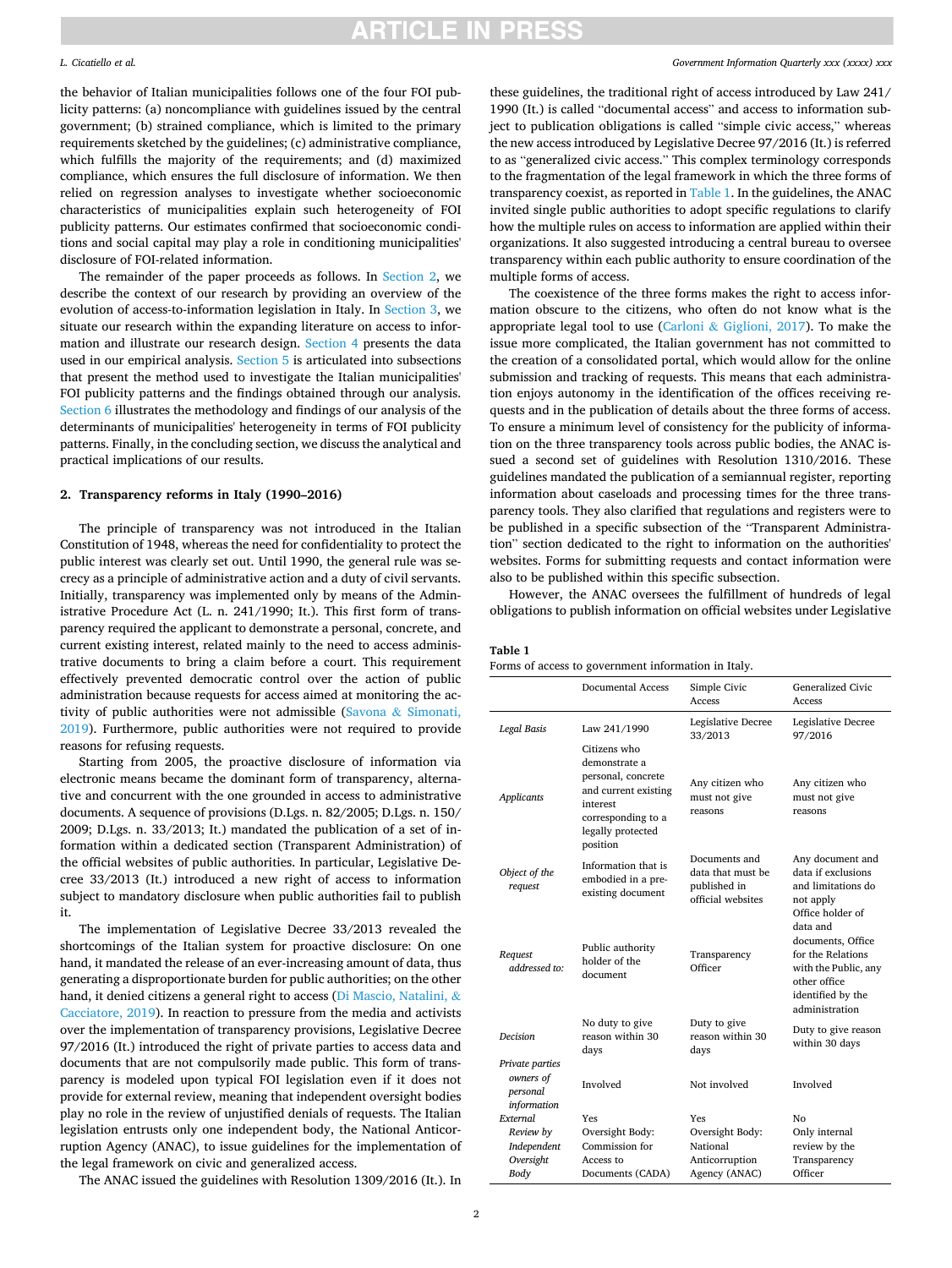### <span id="page-2-0"></span>*L. Cicatiello et al.*

Decree 33/2013 (It.). This means its very limited resources are dedicated to monitoring the disclosure of information on the right of access as mandated only by soft law. Only one monitoring campaign has been conducted so far, focused on a small sample of 124 national and regional authorities in 2017. It highlighted that 48% of the authorities included in the sample had not published the register. When the other authorities published the register, it often suffered from deficiencies with regard to being complete and up-to-date [\(ANAC, 2018](#page-10-0)).

To address this implementation gap, the Ministry for Public Administration issued further guidelines on the disclosure of information concerning the generalized civic access. Circular n. 2/2017 (It.) recommended the publication of forms for submitting requests and appeals in the specific subsection on the right to access. Circular n. 1/2019 (It.) reiterated that public authorities were expected, at the least, to publish forms for submitting requests. It also provided for operational instructions on the implementation of the registers. Regarding the monitoring activity, the Ministry for Public Administration has targeted only ministries, regions, and the largest cities focusing on the performance of generalized access (i.e., number of requests that are granted). It is worth noticing that no sanctions have been imposed on municipalities failing to disclose FOI-related information as central bodies have not been granted with binding powers. Furthermore, the central government has not developed programs to help municipalities implementing publicity about FOI by providing technical and professional advice.

Overall, the Italian system suffers from the fragmentation of the forms of transparency and it does not provide a setting where we can expect to find an impact from central government coercive and collaborative strategies on local government transparency. Both the ANAC and the Ministry for Public Administration have maintained that the disclosure of information about the three forms of transparency in a specific section of official websites would serve as an antidote to the complexity of the regulatory framework. However, the disclosure of this information has been regulated by soft law tools with no proper enforcement and guidance. Therefore, it is not surprising that when the [ANAC \(2020\)](#page-10-0) and the [Ministry for Public Administration \(2020\)](#page-10-0)  launched two recent public surveys on the transparency policy, the respondents highlighted the persistent confusion and uncertainty about the use of the three transparency tools.

### **3. Related literature and research design**

One of the indicators frequently cited when assessing whether, and to what extent, the objectives of a FOI law are being achieved is the number of requests made under the law. Although FOI laws are broadly similar across countries, the number of requests varies considerably from one country to another in a given year and the evolution of usage is dissimilar. A likely reason for low request numbers is the lack of effective promotional measures, which are aspects of FOI legislation often missed but as important as access rights ([Hazell, Worthy,](#page-10-0) & Bourke, 2009; Holsen & [Pasquier, 2012](#page-10-0)). Promotional efforts include FOI publicity on public administrations' websites, which have become essential vectors of information regarding government and its services [\(Villeneuve, 2014](#page-10-0)). This form of electronic publicity can have several positive effects on the administration of FOI laws:

- internally, as a signal of an organization's internal commitment to and awareness of the law and the organization's willingness to obey it.
- internally, in helping to reduce costs and inefficacies—especially when citizens are not able to submit their requests correctly.
- externally, in making the FOI process more transparent and easier to use.
- externally, in helping create awareness of the law.

There is evidence for each of these effects. Experiments using

### *Government Information Quarterly xxx (xxxx) xxx*

requests in England, replicated in the Netherlands and elsewhere since, found that FOI requests work better than informal routes to open up bodies and can be a force for encouraging publication, even beyond what the law asks (see [Grimmelikhuijsen, John, Meijer,](#page-9-0) & Worthy, [2018\)](#page-9-0). The publication of other data, such as past requests, can promote proactive disclosure and may, in some cases, even reduce request numbers ([Sunlight Foundation, 2018](#page-10-0)). Awareness is also vital in making FOI work. A global survey in 2015 found fewer than 40% of those surveyed in various countries were aware of their information rights. There appears to be low to very low levels of awareness of laws across many European countries, from Albania to Switzerland, which has a detrimental effect on the use and support of FOI (see [Camaj, 2016;](#page-9-0) [World](#page-10-0)  [Justice Project, 2015\)](#page-10-0).

Nevertheless, some of these features can determine proxy effects and may present trade-offs. For example, publicity could only be a result of some parts of an organization embracing transparency, because even multiple areas within single bodies can hold very different views (see Piotrowski & [Van Ryzin, 2007\)](#page-10-0). Similarly, website awareness could well be a sign of an organization following the letter rather than the spirit of the law, fulfilling obligations, or simply box ticking (see [Richter](#page-10-0)  $\&$ [Wilson, 2013\)](#page-10-0). Openness can be a complicated process, and organizations can engage in various strategies to mitigate or manipulate its effects, even while outwardly complying (Heimstädt, 2017; Heimstädt & [Dobusch, 2018](#page-10-0)).

Added complexities arise from the fact that FOI is increasingly part of a wider, changing legal and technological landscape. FOI should not be viewed in isolation but as part of a whole range of mechanisms and laws that now promote openness, from open data to procurement legislation ([Kreimer, 2018](#page-10-0)). The implementation of an FOI law is complex, and common challenges may include difficulty in adjusting the mindsets of bureaucrats who hold the information; a lack of capacity in record keeping; insufficient resources and infrastructures; inadequate staffing; and a lack of incentive systems (Neuman & [Calland, 2007\)](#page-10-0). However, together with these characteristics, it is well-known that sustained demand for access to information through the FOI law is a crucial ingredient for its effective implementation (Neuman & [Calland, 2007](#page-10-0); Piotrowski & [Van Ryzin, 2007\)](#page-10-0). Scholars have also highlighted several barriers to the demand for information, from people's simple lack of awareness of their rights to more practical problems stemming from the lack of instructions on how to file an information request ([Roberts,](#page-10-0)  [2010\)](#page-10-0).

To examine this wide range of FOI implementation challenges, our study focused on the case of Italian municipalities. More specifically, we observed how these municipalities publish on their websites the general information about the FOI framework and procedure and the information concerning performance in managing FOI requests. Our choice to process the two elements (FOI framaework and procedure and performance in managing FOI requests) separately was based on the importance of both these elements for expanding the amount of information provided ([Sunlight Foundation, 2018](#page-10-0)) and was due to the structure of the Italian national FOI law, which governs the two aspects in separate articles. To evaluate the publicity of information on FOI framework and procedure and performance in managing FOI requests, we used the Italian national FOI guidelines (see paragraph 2) as a benchmark.

Our analysis proceeded in three steps. First, we built a database that allowed the observation of FOI-related information provided through the local Italian governments' websites. Second, by means of an HCA, we analyzed possible patterns of FOI publicity concerning (a) the general FOI framework and procedures for the presentation of FOI requests and (b) the disclosure of performance data on operation of FOI. Third, we determined the correlation between the publicity level and conditioning factors such as the municipalities' socioeconomic profiles.

Our theoretical expectations on publicity patterns built on [Roberts's](#page-10-0)  [\(1998\)](#page-10-0) and [Snell's \(2001\)](#page-10-0) models of administrative compliance and on [Pasquier and Villeneuve's \(2007\)](#page-10-0) typologies of administrative behavior. [Roberts \(1998\)](#page-10-0) argued that administrative compliance in FOI regimes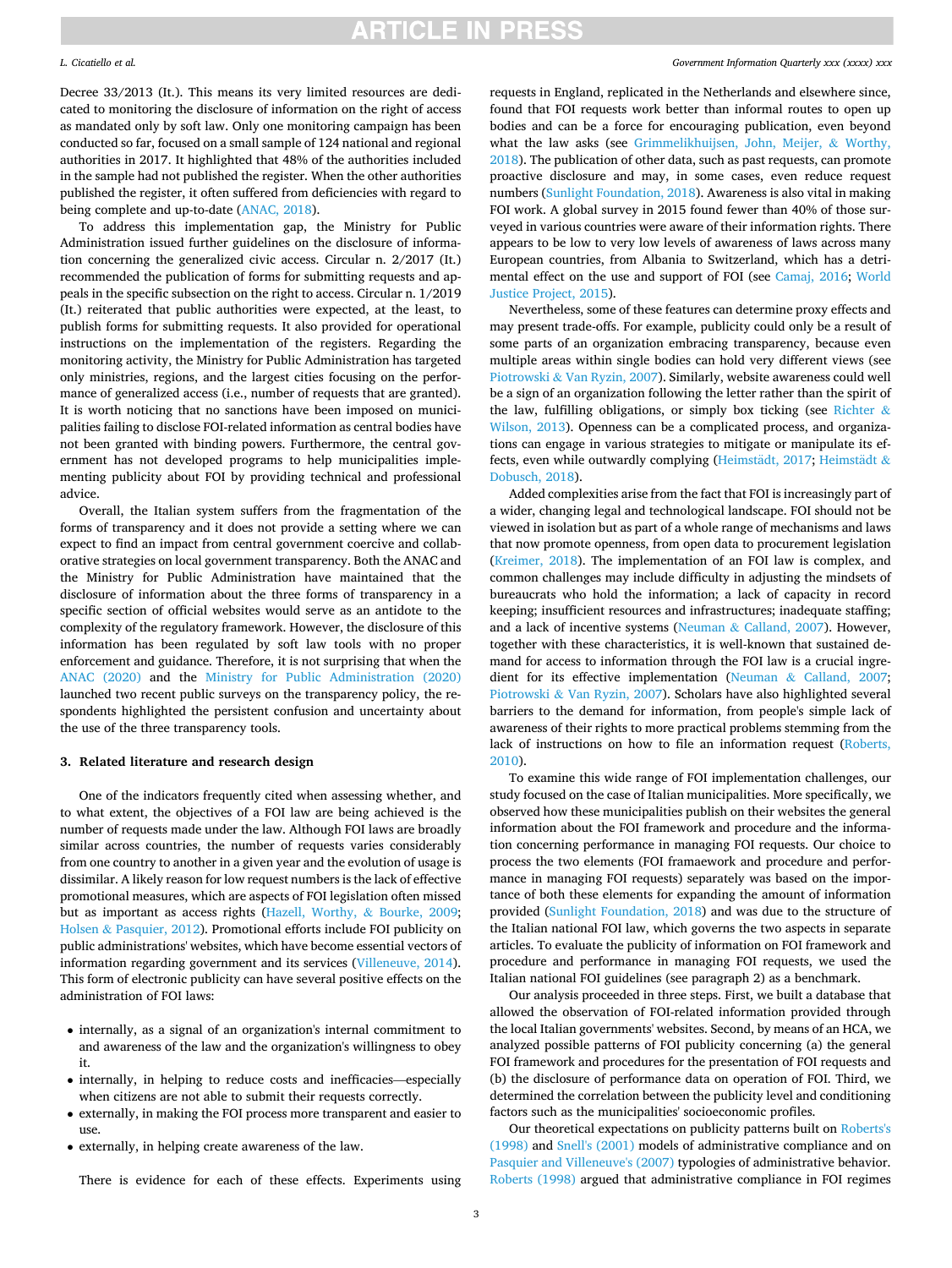### <span id="page-3-0"></span>*L. Cicatiello et al.*

can be divided into three categories: malicious noncompliance, adversarialism, and administrative noncompliance. Malicious noncompliance is a combination of deliberate actions designed to undermine access to records. Adversarialism can be described as a practice of testing the limits of FOI laws without engaging in obvious illegalities. Finally, administrative noncompliance concerns those practices that undermine the right of access because of capacity shortages in public administration. [Snell \(2001\)](#page-10-0) added two further dimensions to [Roberts' \(1998\)](#page-10-0) basic model: administrative compliance, in which requests are handled in a cooperative fashion ensuring timely decisions; and administrative activism, in which public authorities give high priority to processing requests because they aim to ensure the maximum release of information, even beyond the borders of FOI legislation.

[Pasquier and Villeneuve \(2007\)](#page-10-0) identified four forms of behavior when public administrators are confronted by laws on access to information: averted transparency, which corresponds to public authorities who actively and illegally prevent access to information; obstructed transparency, which corresponds to the use of all legal means to limit access to information; strained transparency, which refers to the inability to cope with transparency provisions due to a capacity gap; and maximized transparency, which occurs when public authorities make all the information in their possession available (pp. 149–150).

Drawing on [Villeneuve \(2014\),](#page-10-0) we focused on compliance with guidelines on the release of information about FOI as measured by analyzing public authorities' official websites. This means that our analysis could not assess how FOI is operating in relation to different types of requesters and types of information requested. In other words, we could not analyze how the various legal means are implemented to limit access to information. This led us to exclude from our analysis categories such as malicious noncompliance, adversarialism, and obstructed transparency, which require a sophisticated assessment of the driving forces behind the public authorities' behavior.

Rather, we focused our analysis on the broad category of noncompliance, which refers to the municipalities' failures to comply with national guidelines on the disclosure of information about FOI. We then included the category of strained compliance, in which municipalities comply with a minority of the guidelines. Although this is sometimes deliberate, for example, delaying publication in such a way that information loses its relevance, it is also often due to organizational problems linked to insufficient capacity (Pasquier & [Villeneuve, 2007\)](#page-10-0). Drawing on the work of [Snell \(2001\)](#page-10-0) and [Pasquier and Villeneuve \(2007\)](#page-10-0), the last two categories we considered highlight the difference between legalistic and goal-oriented compliance: On one hand, administrative compliance implies that public authorities fulfill the primary requirements for the sake of following the rules; on the other hand, maximized compliance implies that all information about FOI is made available because it demonstrates a public authority's engagement with the broader societal goal of transparency. Looking further afield to the wider regulatory literature, these last two categories also resonate with the distinction between rule compliance and substantive compliance ([Parker, 2002\)](#page-10-0).

Previous research has highlighted that, despite similar requirements, local administrations are highly heterogeneous in terms of FOI publicity ([Villeneuve, 2014](#page-10-0)), because a number of factors influence local authorities' openness (e.g., [Albanese, Galli, Rizzo,](#page-9-0) & Scaglioni, 2021; [Berliner, 2014](#page-9-0); Sáez-Martín, López-Hernández, & Caba-Pérez, 2019; [Tejedo-Romero](#page-10-0) & Araujo, 2020). Drawing upon this empirical literature, we build an explanatory model that includes a number of variables that may be expected to determine FOI publicity patterns among Italian municipalities.

## **4. FOI publicity data**

Our analysis covered all Italian municipalities with more than 30,000 inhabitants in 2019. This population-size threshold implies the analysis of the websites of only a small share of Italy's municipalities (307 out of 7978). Nevertheless, the selected municipalities account for almost half of the entire Italian population. Further, smaller municipalities may lack the resources and capacity to publish online all the information the law requires (Bearfield  $&$  [Bowman, 2017\)](#page-9-0). The complete list of the municipalities in the sample is included in the Appendix, and Table 2 shows the municipalities' numbers by class sizes and by distribution across Italian macroregions.

We analyzed the official websites of the selected municipalities during a period of 2 weeks (15–30 July 2019). Our focus was on the Civic Access subsection of the "Transparent Administration" section of the municipal website, where all the FOI-related information must be disclosed according to ANAC guidelines. The information provided was grouped into the following two subsections.

## *4.1. Group A: publicity about FOI general framework and procedures*

Exploiting the FOI regulation implies being aware of having the right to access information and knowing the way an FOI request might be formulated (Holsen & [Pasquier, 2012\)](#page-10-0). Therefore, we checked whether municipalities complied with ANAC guidelines in publishing the following five elements: (A1) any municipal regulation that describes FOI and the local procedures for accessing information; (A2) any content devoted to basic FOI information and guidelines, which is intended as specifically designed for the web and written in a nonbureaucratic form; (A3) at least one contact detail for sending FOI requests; (A4) an FOI information request form; and (A5) an appeal form to ask for the reexamination of a decision on an FOI request. The data collected by inspecting municipalities' websites were coded into five binary variables, taking the value of one in the case when the corresponding element was found to be available.

## *4.2. Group B: publicity about municipalities' performance in managing FOI requests*

According to the ANAC, publishing information about FOI requests allows citizens to monitor the performance of FOI operation and, at the same time, promotes learning and consistency in the application of FOI principles to similar requests. $<sup>1</sup>$  In an effort to achieve these goals, ANAC</sup> guidelines require public administration to publish information on caseloads and processing times in a register, which is easily searchable and regularly updated on administrations' websites. Municipalities' websites were inspected to check the following: (B1) whether any register of FOI requests had been published; (B2) whether this register had been updated (at least to December 2018); (B3) whether it links the requests to the municipality's corresponding reply; and (B4) whether the register ideally allows to disentangle FOI requests (if any) from the other two types of requests (i.e., simple civic access and documental access; see [Table 1\)](#page-1-0). The data collected by inspecting the municipalities' websites were coded into four binary variables, taking the value of one when the corresponding element was observed. Taken together, these

#### **Table 2**

Italian municipalities included in the analyzed sample by population size and by macro area.

|                             | North | Center | South and Islands | Total |
|-----------------------------|-------|--------|-------------------|-------|
| Between 30,000 and 50,000   | 61    | 37     | 65                | 163   |
| Between 50,000 and 100,000  | 26    | 22     | 51                | 99    |
| Between 100,000 and 250,000 | 17    | 6      | 10                | 33    |
| More than 250,000           | 6     |        | 4                 | 12    |
| Total                       | 110   | 67     | 130               | 307   |

<sup>1</sup> See the Italian Ministry of Public Administration's *FOI Frequently Asked Questions* published at the following web address: [http://www.funzio](http://www.funzionepubblica.gov.it/faq-del-FOI)  [nepubblica.gov.it/faq-del-FOI](http://www.funzionepubblica.gov.it/faq-del-FOI) [last accessed 6/4/2019].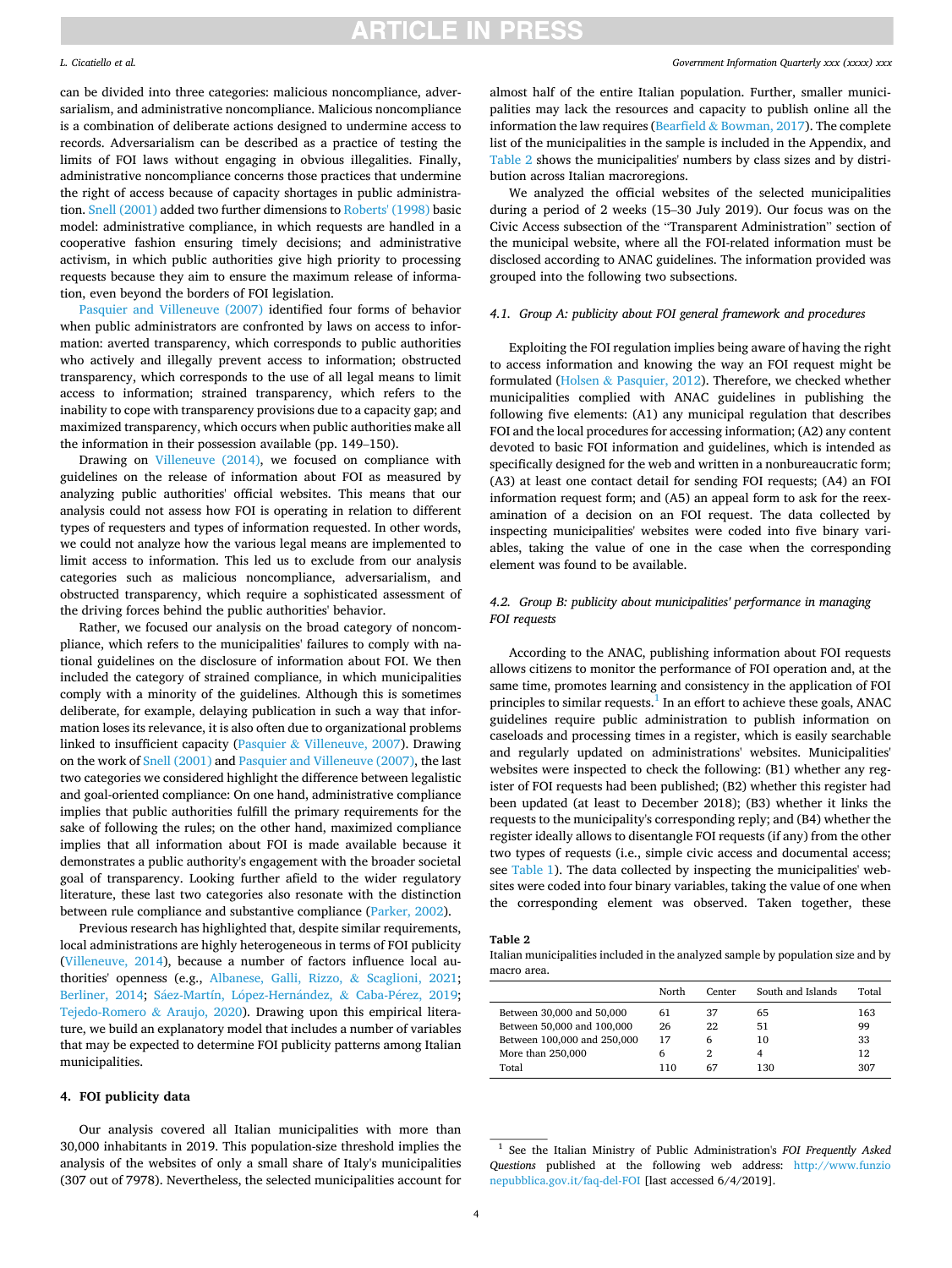### <span id="page-4-0"></span>*L. Cicatiello et al.*

variables provide a complete description of disclosure of information about FOI requests.

For each municipality in our sample, data for the two groups of variables were collected by two coders, who worked independently. First, the information the ANAC recommends publishing was used to build a coding matrix. Then each coder performed a first analysis of 20 randomly extracted websites to revise and adapt the coding matrix. As a result, the intercoder agreement of the final coding resulted in a Cohen's average kappa of 0.85, in line with previous studies on transparency (e. g., Bearfield & [Bowman, 2017;](#page-9-0) Bizzo & [Michener, 2017](#page-9-0); [Worthy et al.,](#page-10-0)  [2017\)](#page-10-0). Finally, we reconciled the few remaining differences across inconsistent codes by going back to each specific item and coding the websites again to verify accuracy (Feeney & [Brown, 2017\)](#page-9-0).

Table 3 describes all the variables and displays summary statistics. Based on the variables of Group A, it is worth noting that 35% of the municipalities published a formal regulation on generalized access, whereas 51% disclosed information regarding the FOI framework and procedure on the website. The two categories are not mutually exclusive (i.e., some municipalities had both regulation and information on their websites).

## **5. Examining FOI publicity patterns**

### *5.1. Methodology*

Cluster analysis is an explorative data-analysis technique aimed at building a classification of similar observations (i.e., municipalities, in our case) into different homogenous groups. It is widely used in many branches of academic research for hypotheses classification, generation, and testing and for generally discovering groups in the data ([Everitt,](#page-9-0)  [Landau, Leese,](#page-9-0) & Stahl, 2011). Furthermore, it has also been applied by previous transparency studies (e.g., Bastida & [Benito, 2007](#page-9-0); [Benito](#page-9-0) & [Bastida, 2009\)](#page-9-0).

Such a technique suited our investigation, because it allowed us to see whether groups of municipalities follow distinctive patterns in the implementation of FOI publicity, according to our theoretical expectations on possible forms of compliance (see [Section 3](#page-2-0)). Cluster analysis is a three steps process.

First, the researcher has to choose whether to use partition or hierarchical analysis. The former requires the researcher to rely on a priori knowledge of the number of clusters that can stem from a theory or observation. In contrast, HCA identifies several clusters via an iterative

*Government Information Quarterly xxx (xxxx) xxx*

process. Because we did not have any a priori knowledge on the number of clusters, we relied on an HCA.

Second, the researcher has to rely on a synthetic coefficient that measures similarities and dissimilarities among observations. This choice depends on the nature of the variables included in the analysis and on what kind of similarities the researcher wants to magnify. The bivariate nature of the variables used in our investigation was accounted for with the adoption of a [Jaccard \(1901, 1908\)](#page-10-0) binary similarity coefficient. This choice allowed us to emphasize the similarities between municipalities with all-zero variables, which represent the only group we can define a priori as noncompliers.

Third, an agglomerative criterion is needed to define whether the cases are similar enough to be included in the same cluster. Our analysis used Ward's [\(Ward Jr., 1963\)](#page-10-0) agglomerative method. According to this method, the two cases that result in the minimum increase in the error sum of squares are joined to form a group, then the closest pair of groups is combined into a larger group, and the process continues until all the cases are included in one cluster. Therefore, this process created a hierarchy of nested clusters of municipalities that share similar features and were different from those contained in other groups.

The hierarchical cluster method ultimately requires a decision on the number of clusters to be created. Previous research highlighted that such a choice necessarily involves the researchers' subjectivity [\(Bastida](#page-9-0) & [Benito, 2007](#page-9-0)) and that the final classification should be judged on its usefulness ([Everitt et al., 2011](#page-9-0)). Therefore, we identified the final number of clusters to be as synthetic and informative as possible. This choice led us to discard bipartitions and classifications with too large a number of clusters. However, we performed a set of analyses of variance to provide a robust test of the significance of the clusters' heterogeneity.

We performed two HCAs; the first one was carried out on the variables measuring the publicity of information concerning the general FOI framework and the procedures for the presentation of FOI requests (the variables of Group A). The second one was carried out on the variables providing information about the municipalities' disclosures of information concerning past FOI requests (the variables of Group B).

## *5.2. Patterns of publicity about FOI general framework and procedures*

[Table 4](#page-5-0) presents the results obtained through the cluster analysis on variables of Group A. The analysis identified four clusters (indicated by the A1–A4 codes), namely four distinct patterns of information disclosure.

#### **Table 3**

FOI publicity features on the Italian municipalities' official websites – descriptive statistics.

| Variables' label                                                                                            | Description                                                                                      | N   | Mean  | Variance | S. D. | Compliers<br>(n) |  |  |  |
|-------------------------------------------------------------------------------------------------------------|--------------------------------------------------------------------------------------------------|-----|-------|----------|-------|------------------|--|--|--|
| Group A: elements that illustrate the FOI general framework and the procedures for submitting FOI requests. |                                                                                                  |     |       |          |       |                  |  |  |  |
| Hard law or soft law                                                                                        | Binary variable that takes the value of 1 for those municipalities whose website                 | 307 | 0.352 | 0.229    | 0.478 | 108              |  |  |  |
|                                                                                                             | displays information about FOI through a hard or soft law act                                    |     |       |          |       |                  |  |  |  |
| Web content                                                                                                 | Binary variable that takes the value of 1 for those municipalities whose website                 | 307 | 0.511 | 0.251    | 0.501 | 157              |  |  |  |
|                                                                                                             | displays information about FOI through dedicated web content                                     |     |       |          |       |                  |  |  |  |
| Contact detail(s)                                                                                           | Binary variable that takes the value of 1 for those municipalities whose website                 | 307 | 0.611 | 0.225    | 0.474 | 203              |  |  |  |
|                                                                                                             | displays at least one contact detail for sending FOI requests                                    |     |       |          |       |                  |  |  |  |
| Request form                                                                                                | Binary variable that takes the value of 1 for those municipalities whose website                 | 307 | 0.691 | 0.214    | 0.463 | 212              |  |  |  |
|                                                                                                             | includes an example of FOI information request form                                              |     |       |          |       |                  |  |  |  |
| Appeal form for the re-examination of                                                                       | Binary variable that takes the value of 1 for those municipalities whose website                 | 307 | 0.254 | 0.190    | 0.436 | 78               |  |  |  |
| a previously rejected FOI request                                                                           | displays an example of an appeal form for the re-examination of a previously                     |     |       |          |       |                  |  |  |  |
|                                                                                                             | rejected FOI request                                                                             |     |       |          |       |                  |  |  |  |
|                                                                                                             | Group B: Elements that provide publicity of municipalities' management of previous FOI requests. |     |       |          |       |                  |  |  |  |
| Register of requests                                                                                        | Binary variable that takes the value of 1 for those municipalities whose website                 | 307 | 0.713 | 0.205    | 0.453 | 219              |  |  |  |
|                                                                                                             | includes a register of previously received requests                                              |     |       |          |       |                  |  |  |  |
| Updated to Dec. 2018                                                                                        | Binary variable that takes the value of 1 for those municipalities whose register of             | 307 | 0.544 | 0.249    | 0.499 | 167              |  |  |  |
|                                                                                                             | received requests is updated at least to Dec. 2018.                                              |     |       |          |       |                  |  |  |  |
| Requests linked to replies                                                                                  | Binary variable that takes the value of 1 for those municipalities whose register of             | 307 | 0.616 | 0.237    | 0.487 | 189              |  |  |  |
|                                                                                                             | received requests links each request to the corresponding reply                                  |     |       |          |       |                  |  |  |  |
| Classification of requests                                                                                  | Binary variable that takes the value of 1 for those municipalities whose register of             | 307 | 0.491 | 0.251    | 0.501 | 151              |  |  |  |
|                                                                                                             | received requests clearly distinguishes FOI requests from other types of requests                |     |       |          |       |                  |  |  |  |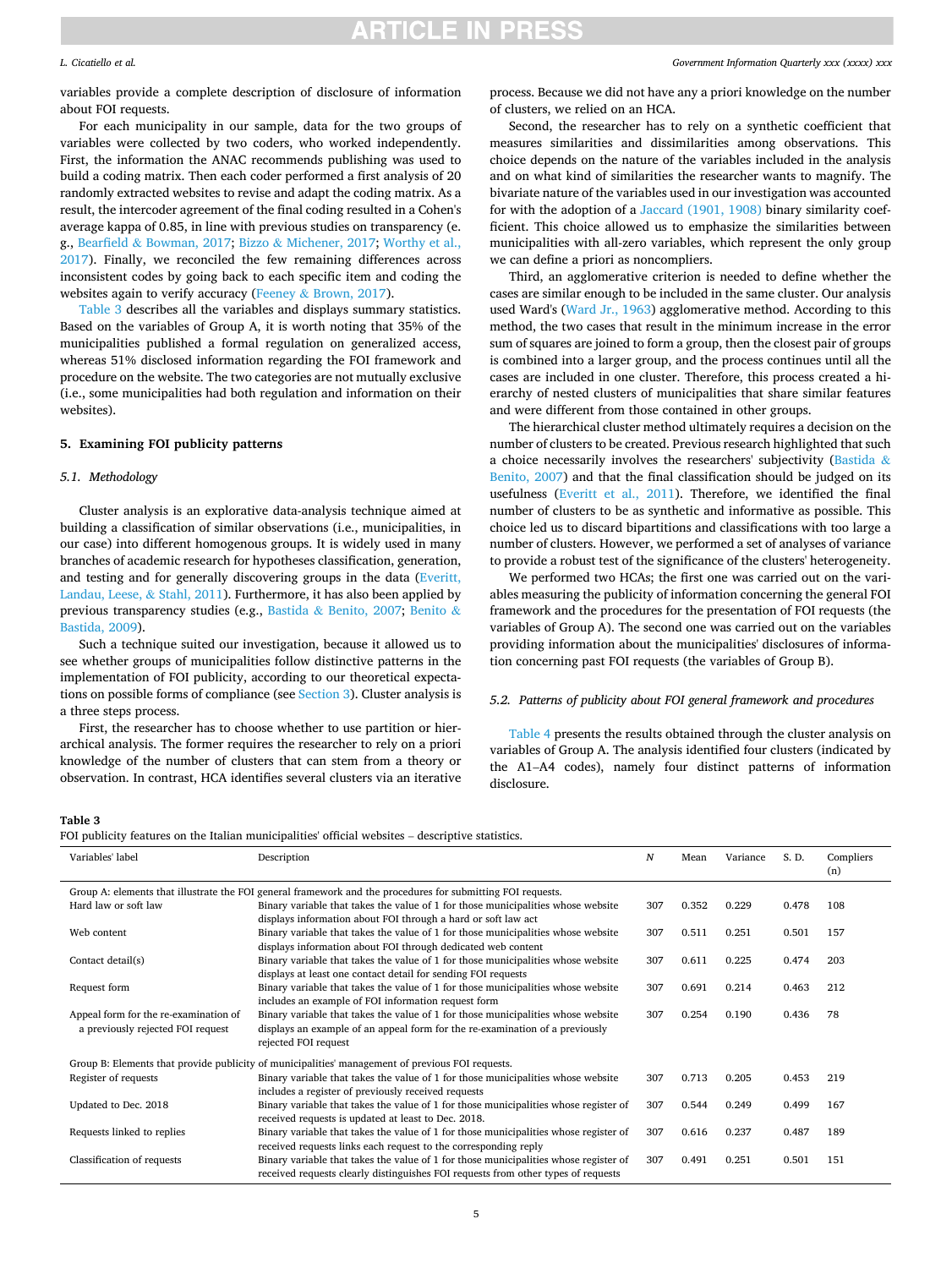### *Government Information Quarterly xxx (xxxx) xxx*

### <span id="page-5-0"></span>*L. Cicatiello et al.*

#### **Table 4**

Results of the hierarchical cluster analysis based on the Ward's (1963) agglomerative method performed on variables that illustrate municipalities' performances in presenting the FOI general framework and the procedures for submitting FOI requests.

| Cluster                         | Number of<br>municipalities | (1) Hard or soft<br>law act | (2) Specific web<br>content | (3) FOI contact<br>details | (4) Example of FOI<br>request form | (5) Appeal form for the re-examination of<br>a rejected FOI request |
|---------------------------------|-----------------------------|-----------------------------|-----------------------------|----------------------------|------------------------------------|---------------------------------------------------------------------|
| A1 Administrative<br>compliance | 101                         | 72%*                        | 39%*                        | 57%                        | 84%*                               | $\Omega$                                                            |
| A2 Maximized<br>compliance      | 78                          | 45%*                        | 71%*                        | 91%*                       | 99%*                               | 100%                                                                |
| A3 Strained compliance          | 74                          | $0\%*$                      | 85%*                        | 100%*                      | 68%                                | 0                                                                   |
| A4 Non-compliance               | 54                          | $0\%*$                      | $0\%*$                      | $0\%*$                     | $0\%$ *                            | 0                                                                   |
| Total                           | 307                         | 35%                         | 51%                         | 66%                        | 69%                                | 25%                                                                 |

Note: \* indicates a *p*-value *<* 0.01 in the ANOVA test of difference between the cluster mean and the grand mean. The test is not applicable for variable (5) since all the observations reporting the value of 1 for this variable are in cluster A2.

For each cluster, the table shows the absolute number of municipalities belonging to it (last column), the within-cluster share of municipalities whose websites included the element indicated at the top of each column. This share is equal to the mean value calculated for the dummy variable that identified the variable mentioned at the top of the column (multiplied by 100). Finally, for each variable, the table also shows the statistical significance of the difference between the cluster mean and the grand mean (i.e., the overall share of the municipalities whose websites included the information analyzed). The clusters identified by the analysis might be described and interpreted as follows:

- A1. Municipalities in this group fulfilled the primary requirements for providing FOI-related information. Indeed, among these municipalities, which represented 33% of the sample, the publication of hard law or soft law acts (77% of cases) was remarkably more frequent than the release of specific web content (39% of cases). The publication of the FOI request form was highly frequent (84% of cases), but the availability of FOI-related contact details was rarer (57% of cases). None provided an appeal form for reexamination. Overall, the essential elements of FOI-related information seemed to be present, but full disclosure of information about FOI was not provided. Consistent with these characteristics, this cluster might be interpreted as the one that corresponded to the pattern of administrative compliance.
- A2. This cluster included 27% of the total observations. It was composed of the municipalities that predominantly chose dedicated web content for disseminating FOI-related information (71%), even if 42% of them still relied on the publication of formal acts; almost all the municipalities in this group published FOI-related contact details (91%) and made available for users both the request form (99%) and an appeal form example that might be used to ask for the reexamination of a previously rejected FOI request (100%). In light of these characteristics, these municipalities offered complete information about FOI and full support to citizens who aimed to file a request. Consistent with this perspective, this cluster might be interpreted as including all those municipalities that followed a pattern of maximized compliance.
- A3. This cluster showed almost the same size as that of A2. It was characterized by relying on web communication about FOI (85% of cases), and the publication of hard and soft law acts was avoided (0%). The publication of contact details for sending FOI requests was another feature of this cluster (100% of cases), whereas making the FOI request form available was less frequent than what was observed for Cluster A2. None of the municipalities in this cluster published the form for appealing against a rejected FOI request (0%). In line with these elements, this group corresponded to the pattern of strained compliance because the municipalities implemented only a minority of the requirements that had been laid out by the guidelines on the disclosure of FOI information. However, by publishing the basic information for

filing an FOI request (i.e., nonbureaucratic information on the procedure and contact details), the municipalities in this cluster still provided basic support for citizens willing to exercise their right to know.

A4. Municipalities in this group did not publish any of the items inspected by our analysis. This means that they followed the pattern of noncompliance. This cluster included approximately 20% of the municipalities in our sample.

## *5.3. Patterns of publicity about municipalities' performance in managing FOI requests*

[Table 5](#page-6-0) presents the results obtained through the cluster analysis based on the group of variables that described the municipalities' disclosures of information about the management of previous FOI requests. Information provided in this table is similar to that provided in [Table 3](#page-4-0), that is, the name of the clusters, the absolute number and share of the municipalities belonging to them, the statistical significance of mean differences between clusters, and the entire sample.

The analysis identified three clusters (B1–B3), namely three distinct patterns of disclosing information about performance in managing FOI requests. These clusters were characterized as follows:

- B1. This cluster included approximately 50% of our sample. Features of this cluster included making the register available online (100% of cases) and keeping it updated in most cases (76%). Of the municipalities in this cluster, 100% linked previous FOI requests to the corresponding replies, and 94% of them distinguished previous requests by access categories. Consistent with these features, this cluster might be interpreted as including all those municipalities that revealed maximized compliance with the Italian guidelines on the disclosure of FOI information.
- B2. This cluster included approximately 21% of our sample. The municipalities that belonged to it made the register of previous requests publicly available (in 100% of cases) and kept it updated (77% of cases); nevertheless, the distinction between types of access was rare (11%), and links between requests and replies were reported in only 55% of the cases, which is substantially below the value observed for cluster B1. Consistent with these figures, this cluster could be interpreted as characterized by administrative compliance, because the primary requirements of the Italian guidelines have been fulfilled.
- B3. The municipalities in this group did not publish any of the items inspected by our analysis. Thus, the cluster, which included approximately 28% of the municipalities in our sample, corresponded to the pattern of noncompliance.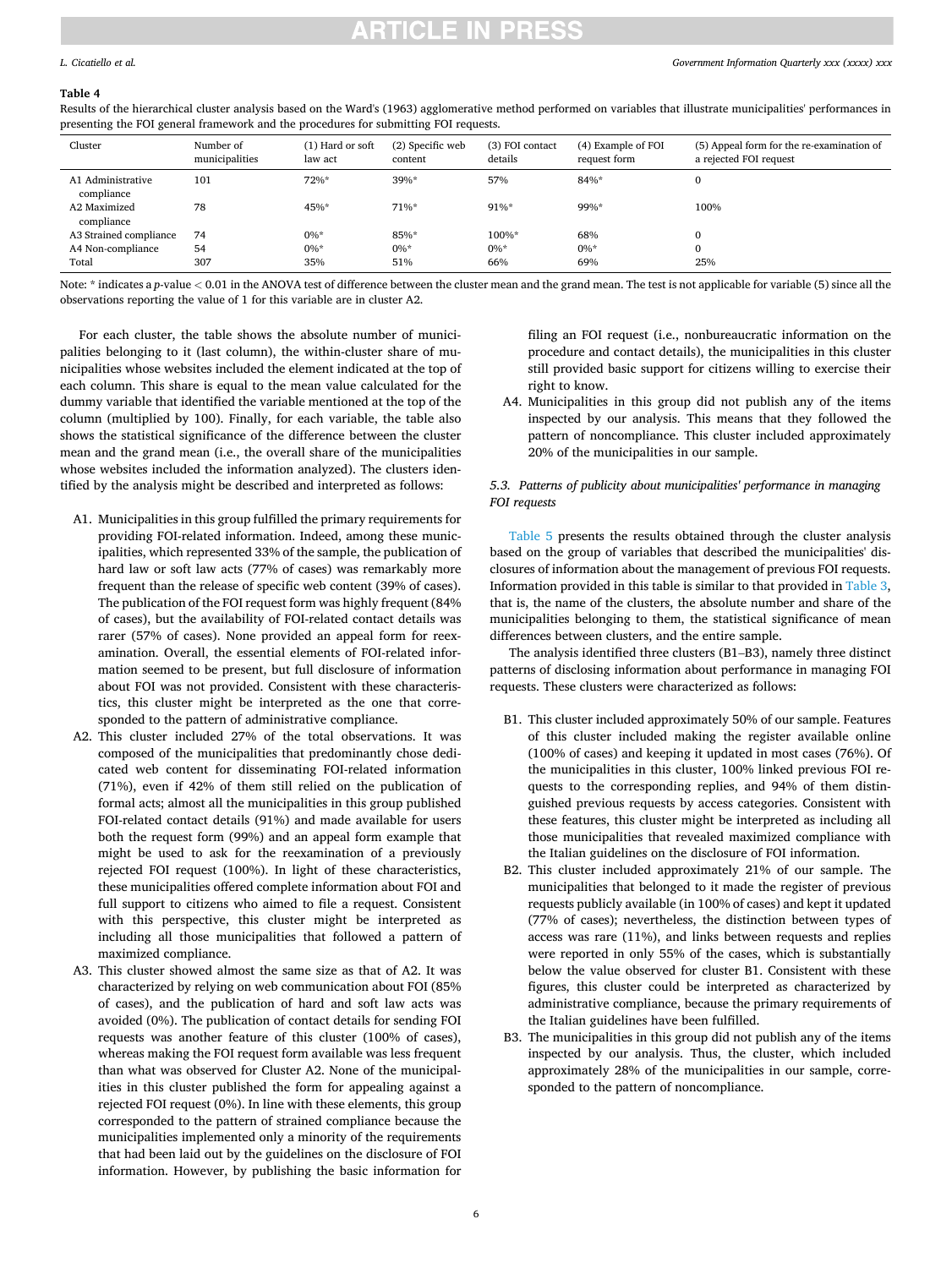### *Government Information Quarterly xxx (xxxx) xxx*

### <span id="page-6-0"></span>*L. Cicatiello et al.*

#### **Table 5**

Results of the hierarchical cluster analysis based on the Ward's (1963) agglomerative method performed on variables that measure the publicity of municipalities' management of previous FOI requests.

| Cluster                           | Number of<br>municipalities | (1) Register of<br>requests | (2) Register<br>update | (3) Link between requests and<br>replies | (4) Distinction among requests'<br>typologies |
|-----------------------------------|-----------------------------|-----------------------------|------------------------|------------------------------------------|-----------------------------------------------|
| <b>B1</b> Maximized<br>compliance | 153                         | 100%                        | 76%*                   | 100%*                                    | 94%*                                          |
| <b>B2 Strained compliance</b>     | 66                          | 100%                        | 77%*                   | 55%                                      | $11\%*$                                       |
| B3 Non-compliance                 | 88                          | 0%                          | $0\%$ *                | $0\%*$                                   | $0\%*$                                        |
| Total                             | 307                         | 71%                         | 54%                    | 62%                                      | 49%                                           |

Note: \* indicates a *p*-value < 0.01 in the ANOVA test of difference between the cluster mean and the grand mean. The test is not applicable for variable (1) since all the observations reporting 1 for this variable coincide with members of clusters B1 and B2.

### **6. Explaining heterogeneity of FOI publicity patterns**

publicity scores and the covariates used in the regression analyses are available in [Table 6.](#page-7-0)

## *6.1. Methodology*

What drives municipalities' heterogeneity in FOI publicity patterns among Italian municipalities? To address this question, we ran regression analyses aimed at identifying any robust correlations between the municipalities' FOI-related publicity and their socioeconomic features.

To this end, we computed two synthetic measures of FOI publicity by performing a principal component analysis on the tetrachoric correlation matrix (Holgado-Tello Holgado-Tello, Chacón-Moscoso, Barbero-[García, et al., 2010\)](#page-10-0) resulting from the entire set of variables observed through our survey. The analysis returned a first component characterized by the variables measuring disclosures of information about performance in managing FOI requests and a second component characterized by the variables measuring disclosures of information about FOI general framework and procedures. We used the scores for each municipality on these two components to build two FOI-related publicity indicators (scaled from 0 to 100): the first one measured the degree of publicity for information about performance in managing FOI requests; the second one, instead, measured the degree of publicity about FOI framework and procedure.

Second, we relied on an ordinary least square regression analysis to test the correlation between each of these indicators and a set of covariates considered by previous studies on the determinants of local governments' transparency in Italy ([Albanese et al., 2021](#page-9-0)). This set first included the variables observing the municipalities' demographic and socioeconomic profiles: population size (and its squared value to catch nonlinear effects), the share of highly educated population, and the average income per capita. We expected that the higher level of administrative resources of larger and richer local authorities might contribute to the publicity of FOI-related information; furthermore, we expected that the demand for FOI information (and therefore the publicity of FOI information) would be higher in contexts where the people were more educated. We also added one variable that measured internet penetration in the municipalities because the availability of this technology might foster the demand for FOI-related information. Then we considered one civic capital index ([Putnam, Leonardi,](#page-10-0) & Nanetti, 1994), built using three proxies widely used in the literature, $\frac{2}{3}$  which has been found to be positively correlated with the degree of transparency at the municipal level in Italy [\(Albanese et al., 2021\)](#page-9-0). Finally, our set of covariates included one dummy that identified Southern regions because the literature suggested that these regions experience lower institutional quality (Nifo & [Vecchione, 2014](#page-10-0)) and performance ([Di](#page-9-0)  Mascio & [Natalini, 2013;](#page-9-0) Ongaro & [Valotti, 2008](#page-10-0)). Recent research has already highlighted the influence of the North–South divide on the proactive disclosure of Italian municipalities [\(Galli, Rizzo,](#page-9-0) & Scaglioni, [2019\)](#page-9-0).

Descriptive statistics and detailed information on the municipalities'

## *6.2. Results*

The results of the regression analyses are shown in [Table 7](#page-7-0) (where the dependent variable was the publicity of information about performance in managing FOI requests) and [Table 8](#page-8-0) (where the dependent variable was the publicity of information about FOI general framework and procedure).

On the whole, these results showed a considerable difference between the determinants of publicity about FOI framework and procedure and those that represent publicity about performance in managing FOI requests. In fact, higher publicity about performance in managing FOI requests was associated with a larger population and a higher income per capita in all the specifications, whereas all the other variables failed to reach statistical significance at any conventional level. Instead, publicity about FOI framework and procedure was consistently associated with a higher level of civic capital and to a certain degree with a larger population (population squared had a negative and statistically significant coefficient).

According to the results presented in [Table 7](#page-7-0), bigger municipalities were more likely to achieve a deeper detailed disclosure of information about performance in handling FOI requests. The estimated coefficients indicated that an increase of population by a standard deviation (about 200,000 inhabitants) increases publicity by about 10 points (25% of a standard deviation). Income per capita showed a comparable magnitude, because a one standard deviation increase of income per capita (3.905) was associated with a higher score of publicity, between 7.5 (Column 2) and 10.5 (Column 3).

The results presented in [Table 8](#page-8-0) indicated that a standard deviation increase in population was associated with an increase of publicity about FOI framework and procedure by about 17 points (54% of a standard deviation). However, this figure had to be read together with the coefficient estimated for the squared term of population, which suggested that the association was not linear, slowly decreasing as population increases. Therefore, an increase in population from 50,000 to 250,000 inhabitants was associated with an increase of about 16 points of publicity about FOI framework and procedure, whereas an increase of population from 800,000 to 1,000,000 was associated with an increase of 7 points of publicity. Differently from the publicity about performance in managing FOI requests, the publicity about FOI framework and procedure was positively associated with civic capital. A one deviation increase of civic capital (21.583) was associated with a higher score of publicity of 8 points (25% of a standard deviation).

Being located in Southern Italy was not associated with higher scores, which may be due to the inclusion of civic capital, as Southern regions are also those with lower civic capital. Moreover, we think that education and internet penetration not reaching statistical significance in any of the specification is a finding that deserves a discussion. Whereas other variables mainly affect the supply of FOI information, education and internet access have a prevalent relation with the demand side. In fact, a larger population and a higher income per capita are

<sup>2</sup> See [Guiso et al. \(2004\);](#page-10-0) [Guiso, Sapienza, and Zingales \(2016\),](#page-10-0) [Nannicini,](#page-10-0)  [Stella, Tabellini, and Troiano \(2013\),](#page-10-0) and [Albanese et al. \(2021\),](#page-9-0) among others.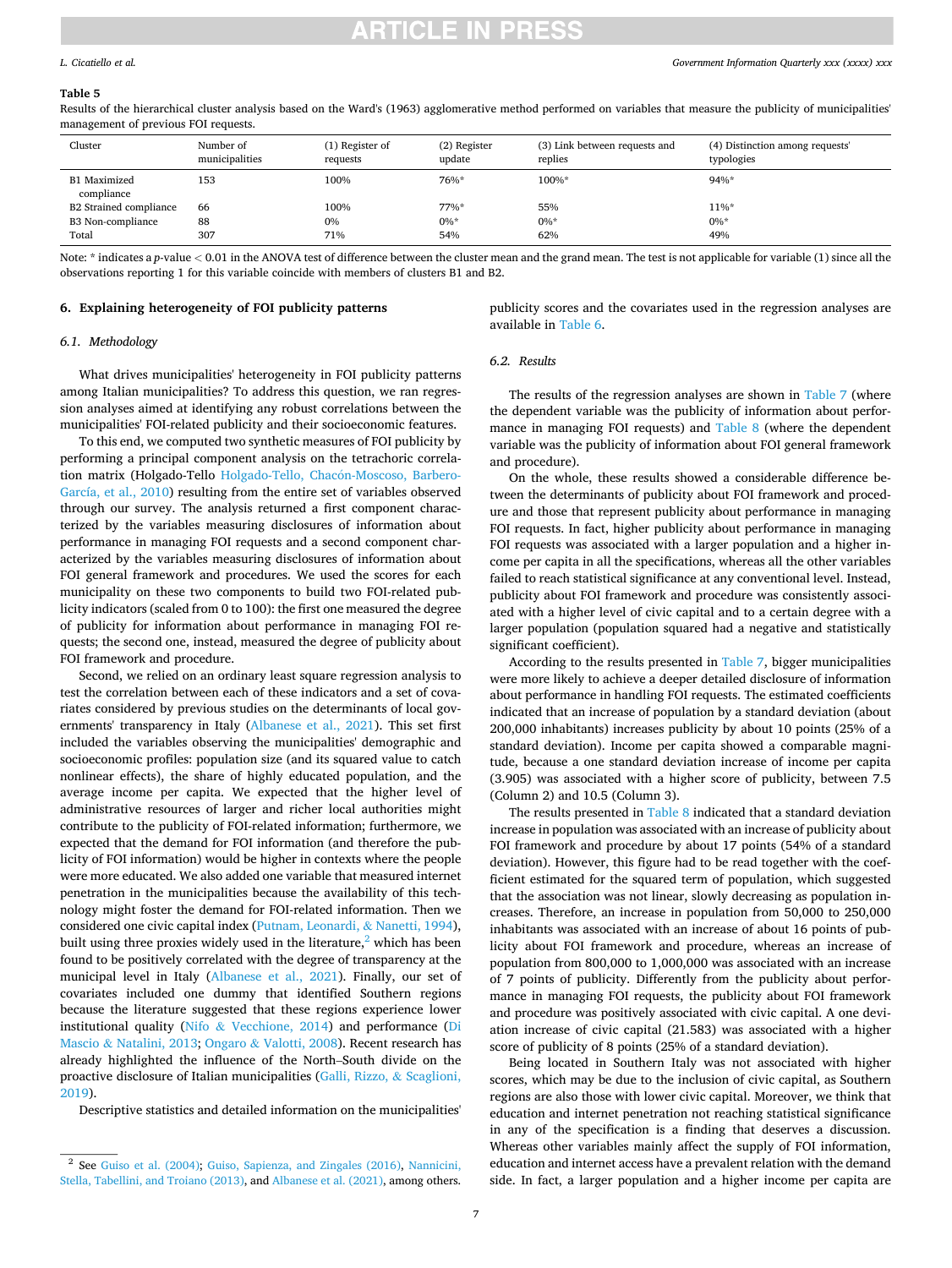# CI E IN

### <span id="page-7-0"></span>*L. Cicatiello et al.*

### **Table 6**

Variables used in the OLS regressions – definitions and descriptive statistics.

| Variable                   | Definition                                                                                                    | Obs | Mean     | Std.<br>Dev. | Min          | Max      | Source                                                                                                                                             |
|----------------------------|---------------------------------------------------------------------------------------------------------------|-----|----------|--------------|--------------|----------|----------------------------------------------------------------------------------------------------------------------------------------------------|
| Population                 | Population (in thousand inhabitants)<br>Variable taking the value of 1 if the                                 | 307 | 88.702   | 200.791      | 30.709       | 2872.8   | <b>ISTAT</b>                                                                                                                                       |
| South and Islands          | municipality is located in Southern Italy or<br>islands                                                       | 307 | 0.423    | 0.495        | $\Omega$     | 1        | Authors' elaboration                                                                                                                               |
| Accountability             | Score on the first component of a PCA on<br>variables of Table 3                                              | 307 | 58.762   | 39.374       | 0.000        | 100      | Authors' elaboration                                                                                                                               |
| Publicity                  | Score on the second component of a PCA on<br>variables of Table 3                                             | 307 | 51.872   | 31.963       | 0.000        | 100      | Authors' elaboration                                                                                                                               |
| Non profit<br>associations | Log of the N. of non-profit association divided<br>by population                                              | 307 | $-5.682$ | 0.611        | $-7.418$     | $-4.412$ | ISTAT - Tommaso Nannicini measures of social capital<br>for Italian provinces and municipalities<br>Guiso, Sapienza, and Zingales (2004) - Tommaso |
| <b>Blood donations</b>     | Blood donations per capita                                                                                    | 296 | 0.024    | 0.022        | $\mathbf{0}$ | 0.105    | Nannicini measures of social capital for Italian<br>provinces and municipalities                                                                   |
| Referendum<br>turnout      | Turnout in the referendum on divorce (1974)                                                                   | 295 | 0.872    | 0.069        | 0.680        | 0.97     | Guiso et al. (2004) - Tommaso Nannicini measures of<br>social capital for Italian provinces and municipalities                                     |
| Civic capital              | Score on the first component of a PCA on Non<br>profit association, blood donations and<br>referendum turnout | 295 | 41.754   | 21.583       | 0.000        | 100      | Authors' elaboration                                                                                                                               |
| Income per<br>capita       | Taxable income (in thousand euros) divided<br>by population                                                   | 307 | 13.278   | 3.905        | 5.574        | 24.708   | Italian Ministry of Economic and Finance                                                                                                           |
| Education                  | Share of adult population with secondary<br>education                                                         | 305 | 31.509   | 5.461        | 16.8         | 45.1     | <b>ISTAT</b>                                                                                                                                       |
| Internet<br>penetration    | Households not served by wireline network                                                                     | 307 | 0.038    | 0.039        | 0.001        | 0.244    | Italian Regulatory Authority for Communications<br>(Agcom)                                                                                         |

### **Table 7**

Determinants of publicity of municipalities' management of previous FOI requests, OLS regressions.

|                         | (1)          | (2)          | (3)          | (4)          |
|-------------------------|--------------|--------------|--------------|--------------|
| Civic Capital           | $-0.112$     | $-0.120$     | $-0.180$     | $-0.111$     |
|                         | (0.186)      | (0.197)      | (0.191)      | (0.186)      |
| Population              | $0.0487*$    | $0.0493*$    | $0.0502*$    | $0.0484*$    |
|                         | (0.0284)     | (0.0288)     | (0.0284)     | (0.0284)     |
| Population <sup>2</sup> | $-0.0000135$ | $-0.0000137$ | $-0.0000138$ | $-0.0000134$ |
|                         | (0.0000115)  | (0.0000117)  | (0.0000115)  | (0.0000115)  |
| Income per capita       | 1.968*       | $1.909*$     | $2.689**$    | $1.929*$     |
|                         | (1.043)      | (1.156)      | (1.229)      | (1.063)      |
| South and islands       |              | $-0.929$     |              |              |
|                         |              | (7.838)      |              |              |
| Education               |              |              | 0.582        |              |
|                         |              |              | (0.544)      |              |
| Digital                 |              |              |              | $-12.16$     |
| backwardness            |              |              |              | (60.73)      |
| Constant                | $33.00***$   | $34.46**$    | 8.145        | 33.94***     |
|                         | (8.674)      | (15.04)      | (25.71)      | (9.861)      |
| Observations            | 295          | 295          | 293          | 295          |

Note: Standard errors in parentheses. \* *p <* 0.1, \*\* *p <* 0.05, \*\*\* *p <* 0.01.

supposed to increase the resources available to municipalities, which may use them to disclose FOI-related information on official websites. Instead, a higher education level may affect publicity patterns by increasing the pressure from the populace for better FOI implementation. In a similar fashion, a lower availability of internet connections may affect our dependent variables by reducing the pressure on the administration to keep the municipal website maintained and updated. As noted in the introductory section, such demand-side factors alone may not be sufficient to generate a demand for transparency and the subsequent mechanism that induces local public administrations to implement FOI publicity.

### **7. Discussion**

By using data collected through an original survey of Italian municipalities' official websites and by relying on an HCA, we empirically studied the way Italian municipalities provide information about FOI, its procedures, and its performance. In other words, in line with previous

contributions, this work investigated the "transparency of transparency" ([Villeneuve, 2014\)](#page-10-0).

Our study contributes to the local governments' transparency literature in different ways. In comparison with other experiences of FOI implementation and transparency (albeit comparability is limited by different contexts, fields of study, and transparency benchmarks), the Italian municipalities show some differences and several similarities. In Spain, 62% of the municipalities analyzed by Sáez-Martín et al. (2019) had implemented FOI; however, just 39% had published municipal regulations, a number comparable with our findings (35%). On average, Italian municipalities show a better performance than those in Texas in the United States, where on average, 40% of the items of transparency are met and just 44% of the municipalities report a high transparency score (Bearfield & [Bowman, 2017](#page-9-0)); further, the analysis of 500 U.S. local administration websites by [Grimmelikhuijsen and Feeney \(2017\)](#page-10-0) reported an average score of 4.44 (on a scale from 1 to 7). Compliance with FOI laws in Italian municipalities is even better than in Central American municipalities, where less than 20% comply with proactive disclosure (García-Tabuyo, Sáez-Martín, & Caba-Pérez, 2016). However, the average compliance with 48% of the items on FOI framework and procedure and 59% of the items on performance in managing FOI requests among Italian municipalities needs to be read together with the standard deviation, which amounts to 0.47 and 0.49, respectively. As a matter of comparison, in Chile, where central government strategies have had a substantial impact on transparency at the local level, municipalities have reported an average transparency score of 45 out of 100 and a standard deviation of 26 (Piña & [Avellaneda, 2019\)](#page-10-0). This comparison suggests that an approach based on a mix of enforcement mechanisms and guidance, as employed by the Chilean central government, may be useful for shaping a homogeneous implementation of FOI publicity at the local level.

This finding resonates with previous research that highlighted how the implementation of transparency is a function of both local- and national-level factors ([Berliner, 2017](#page-9-0)). Local governments are more likely to focus their efforts on proactive disclosures when the central government provides the right mix of guidance and enforcement (Piña & [Avellaneda, 2019](#page-10-0)). In other words, weak pressure from the central level of government, which does not provide adequate and consistent feedback on what practices should be implemented, can also explain low compliance with FOI requirements ([Lee, 2017](#page-10-0)). However, the results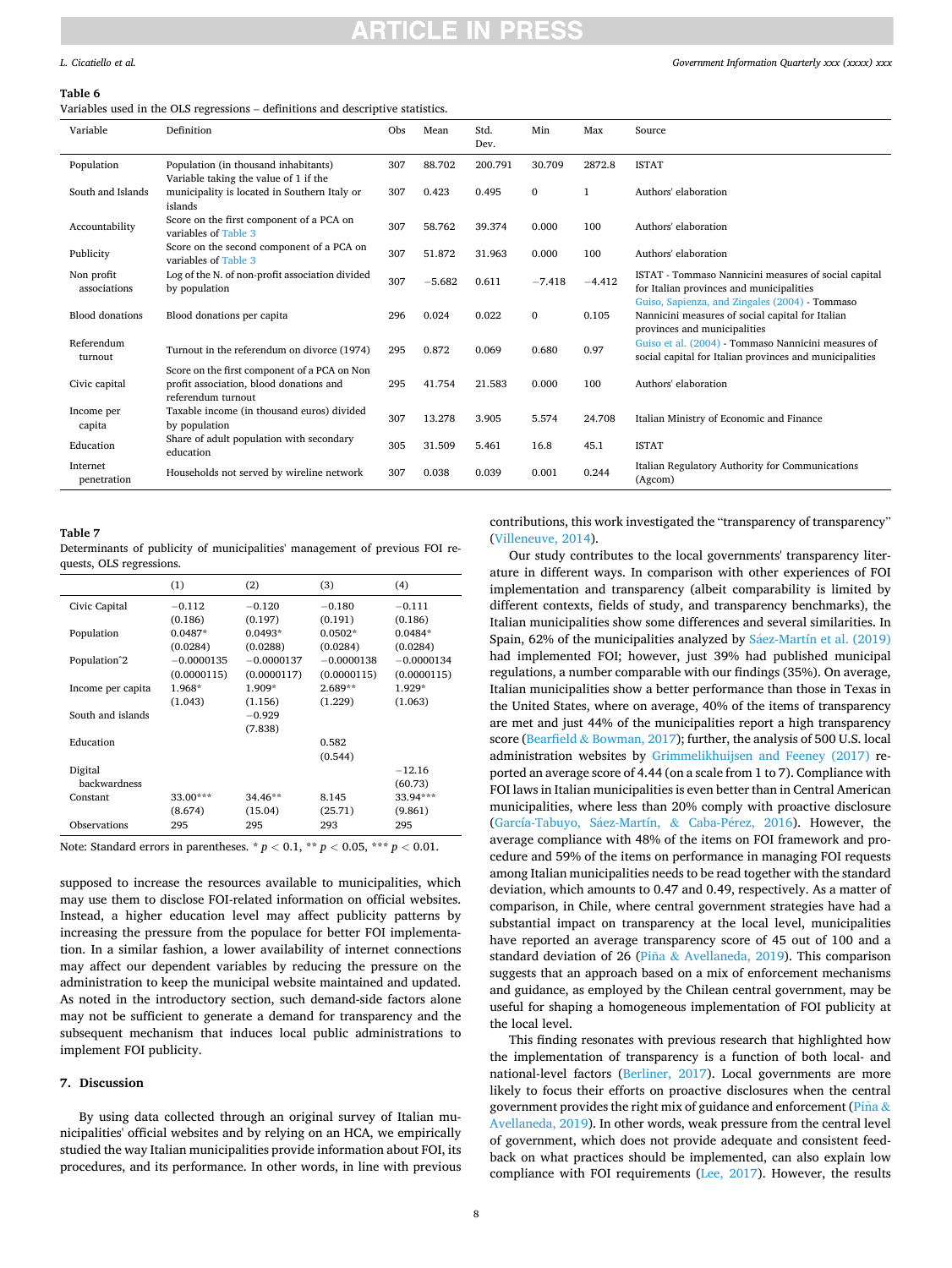### <span id="page-8-0"></span>*L. Cicatiello et al.*

### **Table 8**

Determinants of publicity of information about the FOI general framework and the procedures for submitting FOI requests, OLS regressions.

|                         | (1)             | (2)             | (3)             | (4)             |
|-------------------------|-----------------|-----------------|-----------------|-----------------|
| Civic Capital           | $0.376**$       | $0.361**$       | $0.380**$       | $0.373**$       |
|                         | (0.146)         | (0.155)         | (0.150)         | (0.147)         |
|                         | $0.0860***$     | $0.0871***$     | $0.0834***$     | $0.0864***$     |
| Population              | (0.0223)        | (0.0227)        | (0.0224)        | (0.0224)        |
|                         | $-0.0000274***$ | $-0.0000279***$ | $-0.0000267***$ | $-0.0000276***$ |
| Population <sup>2</sup> | (0.00000905)    | (0.00000920)    | (0.00000906)    | (0.00000907)    |
|                         | $-0.434$        | $-0.549$        | $-0.740$        | $-0.373$        |
| Income per capita       | (0.821)         | (0.910)         | (0.968)         | (0.836)         |
| South and islands       |                 | $-1.821$        |                 |                 |
|                         |                 | (6.168)         |                 |                 |
| Education               |                 |                 | $-0.270$        |                 |
|                         |                 |                 | (0.429)         |                 |
| Digital backwardness    |                 |                 |                 | 18.84           |
|                         |                 |                 |                 | (47.79)         |
| Constant                | 35.54***        | 38.39***        | 48.38**         | $34.10***$      |
|                         | (6.827)         | (11.83)         | (20.25)         | (7.759)         |
| Observations            | 295             | 295             | 293             | 295             |

Note: Standard errors in parentheses. \*  $p < 0.1$ , \*\*  $p < 0.05$ , \*\*\*  $p < 0.01$ .

show that a significant share of Italian municipalities have been generally supportive of FOI and willing to disclose information about FOI. If we consider the lack of both coercive and collaborative central government strategies to improve transparency of Italian local government, finding that half of the municipalities sampled are substantially transparent about FOI—with another fifth also formally so in such an environment—is a sign of the positive effects of the mere introduction of FOI. Given the substantial lack of central government involvement in the process of FOI implementation at the local level, it is likely that the interplay between local administrative capacity and political commitment is driving FOI publicity in Italy, rather than any national pressure (Sáez-Martín et al., 2019).

Quite interestingly, the determinants of disclosure of information about FOI framework and procedure and information about performance in managing FOI requests do show significant differences. The main one is civic capital affecting the publicity of information about FOI framework and procedure but not the disclosure of information about performance in managing FOI requests (which recalls municipalities' accountability). Demand-side factors such as education and access to the internet do not seem to play a role in the implementation of FOI. Most probably, at the current phase of FOI implementation in Italy, citizens are not yet fully aware of the potential of local transparency and do not direct pressure toward municipal administrations for better compliance with FOI guidelines. Therefore, the implementation of the FOI guidelines is left to the will of municipal offices and their resources, lacking an external set of incentives not only from higher levels of government but also from citizens. Currently, less attention has been given to the demand side of the transparency chain in the literature. Future research should be directed toward a better understanding of the attitudes and characteristics of citizens in relation to transparency in local governments (Piotrowski & [Van Ryzin, 2007](#page-10-0)). Otherwise, local governments' efforts to provide access to information will not achieve the expected results (Krah & [Mertens, 2020\)](#page-10-0).

Finally, it is worth recalling that a complex sequence of events has to occur in order for FOI publicity to turn into FOI use [\(Roberts, 2010](#page-10-0)). Nevertheless, a significant share of Italian municipalities has disclosed FOI-related information on their official websites. This indicates awareness of transparency laws and some level of interest and compliance with guidelines issued by the central government. This could be a first step in generating a knock-on effect for public awareness and use. In turn, a greater attention being paid to FOI by the citizenship could push local administrations to enhance their implementation of publicity and their responsiveness to FOI requests, thus generating a virtuous circle. A further question that remains unanswered is whether the lack of interest and compliance with laws and guidelines highlighted by a share of Italian municipalities would rather lead to a vicious circle, hindering

other initiatives that permit citizens to act on information. Future research should investigate the interaction between supply and demand for FOI-related information by providing evidence on whether municipalities with higher degrees of FOI publicity receive more requests and/ or are more responsive.

### **8. Conclusions**

This article has contributed to the literature on local government transparency by analyzing FOI publicity patterns among Italian municipalities. The remarkable heterogeneity of FOI publicity patterns highlights that the existing categories of transparency implementation may not be suited to fully describing all the nuances observed in our analysis of Italian local government. Patterns of FOI publicity among Italian municipalities vary on a spectrum ranging from maximized compliance to non-compliance. Another way of reading this is to see some municipalities implementing the law in a spirit of openness and others merely complying with the letter of the law, especially those bodies that follow patterns of administrative and strained compliance. What is surprising is the existence of clusters of municipalities that, even though not meeting all the formal requirements of FOI publicity, focus on the disclosure of the basic information to citizens willing to exercise their right to information.

Our study provides insights to inform practitioners seeking to identify ways to support local governments' transparency. In context like Italy, central government cannot rely on enforcement strategies to promote local government transparency: on the one hand, transparency laws restrict the power of central government to sanction low compliance by municipalities; on the other hand, enforcement would not represent the most effective strategy to promote FOI publicity anyway, as it would require substantial costs in a country where local government is composed of thousands of municipalities to be monitored by central government. Given these constraints, practitioners may opt for guiding the intergovernmental process of FOI publicity via an electronic request system along the lines of official websites for submitting FOI requests that have been set up in countries like Mexico [\(Berliner,](#page-9-0)  Bagozzi, & [Palmer-Rubin, 2018](#page-9-0)) and the USA [\(AbouAssi](#page-9-0) & Nabatchi, [2019\)](#page-9-0). This strategy would lower the costs for setting up websites for FOI publicity at the local level and trigger reputational effects from "naming and shaming" for municipalities that do not make information available on the national electronic request system. If the creation of such a system exceeds the capacity of central government, administrative guidance may draw on municipalities that showcase maximized compliance with guidelines on FOI publicity. These municipalities may function as laboratories from which peers can draw lessons (Lundin, Öberg,  $\&$  Josefs[son, 2015](#page-10-0)). However, information on these good practices can support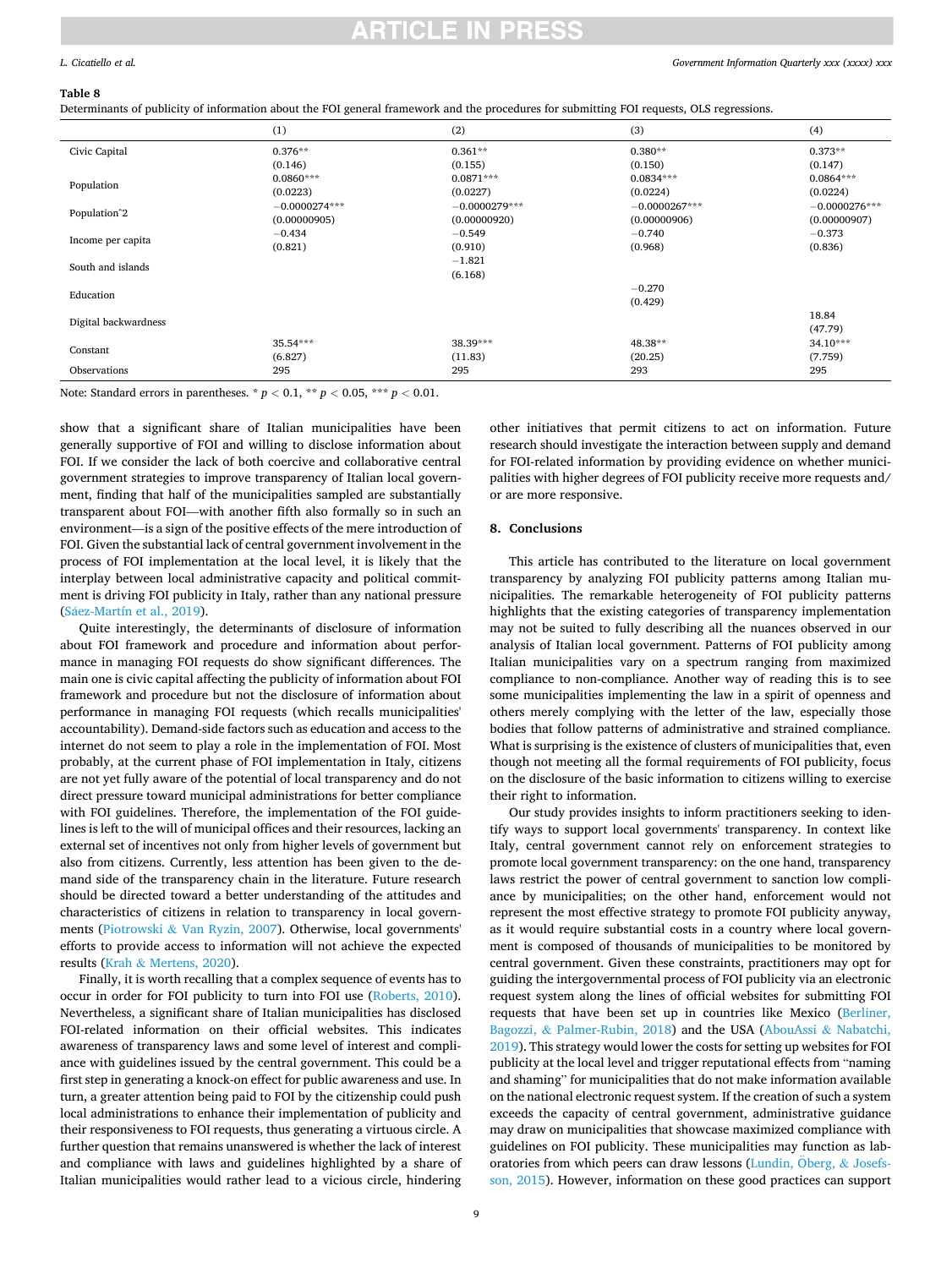### <span id="page-9-0"></span>*L. Cicatiello et al.*

the implementation of transparency in other local authorities only if the central government develops an institutional framework that encourages the exchange of experiences between distant peers. By examining a large set of cases as we did in this study and by comparing them to a set of principles for the design of transparency such as those outlined by [Matheus, Janssen, and Janowski \(2021\),](#page-10-0) central government may be able to identify common barriers to transparency and solutions for addressing them in local contexts, setting up the exchange of good practices as a form of prospective policy evaluation [\(Mossberger](#page-10-0) & [Wolman, 2003\)](#page-10-0).

### **Author statement**

All persons who meet authorship criteria are listed as authors, and all authors certify that they have participated sufficiently in the work to take public responsibility for the content, including participation in the concept, design, analysis, writing, or revision of the manuscript. Furthermore, each author certifies that this material has not been and will not be submitted to or published in any other publication before its appearance in Government Information Quarterly.

## **Declaration of interest**

The authors declare that they have no known competing financial interests or personal relationships that could have appeared to influence the work reported in this paper.

## **Acknowledgements**

Lorenzo Cicatiello and Giuseppe Lucio Gaeta acknowledge the financial support provided by the Department of Human and Social Sciences of the University of Naples L'Orientale through the project "La trasparenza delle Amministrazioni Pubbliche: modelli di implementazione ed effetti economici, politici e sociali".

### **Appendix A. Municipalities included in the analysis**

The municipalities included in the analysis are: Abbiategrasso, Acerra, Acireale, Adrano, Afragola, Agrigento, Alba, Albano Laziale, Alcamo, Alessandria, Alghero, Altamura, Ancona, Andria, Angri, Anzio, Aosta, Aprilia, Ardea, Arezzo, Arzano, Ascoli Piceno, Asti, Augusta, Avellino, Aversa, Avezzano, Avola, Bagheria, Barcellona Pozzo di Gotto, Bari, Barletta, Bassano del Grappa, Battipaglia, Belluno, Benevento, Bergamo, Biella, Bisceglie, Bitonto, Bollate, Bologna, Bolzano/Bozen, Brescia, Brindisi, Brugherio, Busto Arsizio, Cagliari, Caivano, Caltagirone, Caltanissetta, Camaiore, Campi Bisenzio, Campobasso, Canicattì, Cantù, Capannori, Carini, Carpi, Carrara, Casale Monferrato, Casalecchio di Reno, Casalnuovo di Napoli, Cascina, Caserta, Casoria, Cassino, Castelfranco Emilia, Castelfranco Veneto, Castellammare di Stabia, Castelvetrano, Catania, Catanzaro, Cava de' Tirreni, Cento, Cerignola, Cernusco sul Naviglio, Cerveteri, Cesano Maderno, Cesena, Chieri, Chieti, Chioggia, Ciampino, Cinisello Balsamo, Cisterna di Latina, Città di Castello, Civitanova Marche, Civitavecchia, Collegno, Cologno Monzese, Como, Conegliano, Corato, Corigliano Calabro, Corsico, Cosenza, Crema, Cremona, Crotone, Cuneo, Desio, Eboli, Empoli, Ercolano, Fabriano, Faenza, Fano, Fasano, Favara, Fermo, Ferrara, Firenze, Fiumicino, Foggia, Foligno, Fondi, Fonte Nuova, Forlì, Formia, Formigine, Francavilla Fontana, Frosinone, Gallarate, Gela, Genova, Giugliano in Campania, Gorizia, Gravina in Puglia, Grosseto, Grottaglie, Grugliasco, Gubbio, Guidonia Montecelio, Imola, Imperia, Jesi, L'Aquila, La Spezia, Ladispoli, Lamezia Terme, Lanciano, Latina, Lecce, Lecco, Legnano, Licata, Limbiate, Lissone, Livorno, Lodi, Lucca, Lucera, Lugo, Macerata, Maddaloni, Manduria, Manfredonia, Mantova, Marano di Napoli, Marcianise, Marino, Marsala, Martina Franca, Mascalucia, Massa, Massafra, Matera, Mazara del Vallo, Melito di Napoli, Merano/ Meran, Messina, Milano, Milazzo, Mira, Misterbianco, Modena, Modica,

### *Government Information Quarterly xxx (xxxx) xxx*

Modugno, Molfetta, Moncalieri, Monopoli, Monreale, Montebelluna, Monterotondo, Montesilvano, Monza, Mugnano di Napoli, Napoli, Nardò, Nettuno, Nichelino, Nocera Inferiore, Nola, Novara, Nuoro, Olbia, Oristano, Osimo, Ostuni, Paderno Dugnano, Padova, Pagani, Palermo, Parma, Partinico, Paternò, Pavia, Perugia, Pesaro, Pescara, Piacenza, Pinerolo, Pioltello, Piombino, Pisa, Pistoia, Pomezia, Pomigliano d'Arco, Pordenone, Portici, Potenza, Pozzuoli, Prato, Quarto, Quartu Sant'Elena, Ragusa, Ravenna, Reggio di Calabria, Reggio nell'Emilia, Rende, Rho, Riccione, Rieti, Rimini, Rivoli, Roma, Rosignano Marittimo, Rossano, Rovereto, Rovigo, Rozzano, Salerno, San Benedetto del Tronto, San Donato Milanese, San Donà di Piave, San Giorgio a Cremano, San Giuliano Milanese, San Giuliano Terme, San Giuseppe Vesuviano, San Lazzaro di Savena, San Severo, Sanremo, Sant'Antimo, Santa Maria Capua Vetere, Sarno, Saronno, Sassari, Sassuolo, Savona, Scafati, Scandicci, Schio, Sciacca, Segrate, Senigallia, Seregno, Sesto Fiorentino, Sesto San Giovanni, Settimo Torinese, Siena, Siracusa, Somma Vesuviana, Spoleto, Taranto, Teramo, Termoli, Terni, Terracina, Tivoli, Torino, Torre Annunziata, Torre del Greco, Trani, Trapani, Trento, Treviso, Trieste, Udine, Valsamoggia, Varese, Vasto, Velletri, Venaria Reale, Venezia, Verbania, Vercelli, Verona, Viareggio, Vibo Valentia, Vicenza, Vigevano, Villafranca di Verona, Villaricca, Viterbo, Vittoria, Voghera.

### **References**

- [AbouAssi, K., & Nabatchi, T. \(2019\). A snapshot of FOIA administration: Examining](http://refhub.elsevier.com/S0740-624X(22)00011-9/rf0005) recent trends to inform future research. *[The American Review of Public Administration,](http://refhub.elsevier.com/S0740-624X(22)00011-9/rf0005)  49*[\(1\), 21](http://refhub.elsevier.com/S0740-624X(22)00011-9/rf0005)–35.
- Albanese, G., Galli, E., Rizzo, I., & Scaglioni, C. (2021). Transparency, civic capital and political accountability: A virtuous relation? *Kyklos*, 1–15. [https://doi.org/10.1111/](https://doi.org/10.1111/kykl.12260)  [kykl.12260](https://doi.org/10.1111/kykl.12260)
- [Bastida, F., & Benito, B. \(2007\). Central government budget practices and transparency:](http://refhub.elsevier.com/S0740-624X(22)00011-9/rf0025)  [An international comparison.](http://refhub.elsevier.com/S0740-624X(22)00011-9/rf0025) *Public Administration, 85*(3), 667–716.
- [Bearfield, D. A., & Bowman, A. O. M. \(2017\). Can you find it on the web? An assessment](http://refhub.elsevier.com/S0740-624X(22)00011-9/rf0030)  [of municipal e-government transparency.](http://refhub.elsevier.com/S0740-624X(22)00011-9/rf0030) *The American Review of Public [Administration, 47](http://refhub.elsevier.com/S0740-624X(22)00011-9/rf0030)*(2), 172–188.
- [Berliner, D. \(2014\). The political origins of transparency.](http://refhub.elsevier.com/S0740-624X(22)00011-9/rf9065) *The journal of Politics, 76*(2), 479–[491](http://refhub.elsevier.com/S0740-624X(22)00011-9/rf9065).
- [Benito, B., & Bastida, F. \(2009\). Budget transparency, fiscal performance, and political](http://refhub.elsevier.com/S0740-624X(22)00011-9/rf0035)  [turnout: An international approach.](http://refhub.elsevier.com/S0740-624X(22)00011-9/rf0035) *Public Administration Review, 69*(3), 403–417.
- [Berliner, D. \(2017\). Sunlight or window dressing? Local government compliance with](http://refhub.elsevier.com/S0740-624X(22)00011-9/rf0040) South Africa'[s promotion of Access to Information Act.](http://refhub.elsevier.com/S0740-624X(22)00011-9/rf0040) *Governance, 30*(4), 641–661.
- [Berliner, D., Bagozzi, B. E., & Palmer-Rubin, B. \(2018\). What information do citizens](http://refhub.elsevier.com/S0740-624X(22)00011-9/rf0045) [want? Evidence from one million information requests in Mexico.](http://refhub.elsevier.com/S0740-624X(22)00011-9/rf0045) *World [Development, 109](http://refhub.elsevier.com/S0740-624X(22)00011-9/rf0045)*, 222–235.
- [Berliner, D., Ingrams, A., & Piotrowski, S. J. \(2018\). The future of FOI in an open](http://refhub.elsevier.com/S0740-624X(22)00011-9/rf0050) [government world: Implications of the open government agenda for freedom of](http://refhub.elsevier.com/S0740-624X(22)00011-9/rf0050)  [information policy and implementation.](http://refhub.elsevier.com/S0740-624X(22)00011-9/rf0050) *Villanova Law Review, 63*, 867–894.
- [Bizzo, E., & Michener, G. \(2017\). Forest Governance without Transparency? Evaluating](http://refhub.elsevier.com/S0740-624X(22)00011-9/rf9066)  [state efforts to reduce deforestation in the Brazilian Amazon.](http://refhub.elsevier.com/S0740-624X(22)00011-9/rf9066) *Environmental Policy [and Governance, 27](http://refhub.elsevier.com/S0740-624X(22)00011-9/rf9066)*(6), 560–574.
- Camaj, L. (2016). From "window dressing" to "door openers"[? Freedom of information](http://refhub.elsevier.com/S0740-624X(22)00011-9/rf0060)  [legislation, public demand, and state compliance in south East Europe.](http://refhub.elsevier.com/S0740-624X(22)00011-9/rf0060) *Government [Information Quarterly, 33](http://refhub.elsevier.com/S0740-624X(22)00011-9/rf0060)*(2), 346–357.
- [Carloni, E., & Giglioni, F. \(2017\). Three transparencies and the persistence of opacity in](http://refhub.elsevier.com/S0740-624X(22)00011-9/rf0065)  [the Italian government system.](http://refhub.elsevier.com/S0740-624X(22)00011-9/rf0065) *European Public Law, 23*(2), 285–300.
- Darbishire, H. (2010). *[Proactive transparency: The future of the right to information?](http://refhub.elsevier.com/S0740-624X(22)00011-9/rf0070)* World [Bank.](http://refhub.elsevier.com/S0740-624X(22)00011-9/rf0070)
- [Di Mascio, F., & Natalini, A. \(2013\). Context and mechanisms in administrative reform](http://refhub.elsevier.com/S0740-624X(22)00011-9/rf0075)  [processes: Performance management within Italian local government.](http://refhub.elsevier.com/S0740-624X(22)00011-9/rf0075) *International [Public Management Journal, 16](http://refhub.elsevier.com/S0740-624X(22)00011-9/rf0075)*(1), 141–166.
- [Di Mascio, F., Natalini, A., & Cacciatore, F. \(2019\). The political origins of transparency](http://refhub.elsevier.com/S0740-624X(22)00011-9/rf0080)  reform: Insights from the Italian case. *[Italian Political Science Review/Rivista Italiana](http://refhub.elsevier.com/S0740-624X(22)00011-9/rf0080)  [di Scienza Politica, 49](http://refhub.elsevier.com/S0740-624X(22)00011-9/rf0080)*(3), 211–227.
- [Everitt, B. S., Landau, S., Leese, M., & Stahl, D. \(2011\).](http://refhub.elsevier.com/S0740-624X(22)00011-9/rf0085) *Cluster analysis* (5th ed.). Wiley. [Feeney, M. K., & Brown, A. \(2017\). Are small cities online? Content, ranking, and](http://refhub.elsevier.com/S0740-624X(22)00011-9/rf0090)
- variation of US municipal websites. *[Government Information Quarterly, 34](http://refhub.elsevier.com/S0740-624X(22)00011-9/rf0090)*(1), 62–74. [Galli, E., Rizzo, I., & Scaglioni, C. \(2019\). Transparency and socio-political environment](http://refhub.elsevier.com/S0740-624X(22)00011-9/rf0095)
- in Italy. In *[Italian studies on quality of life](http://refhub.elsevier.com/S0740-624X(22)00011-9/rf0095)* (pp. 97–109). Cham: Springer. García-Tabuyo, M., Sáez-Martín, A., & Caba-Pérez, M. D. C. (2016). Mandatory versus voluntary disclosures: Drivers of proactive information provision by local governments in Central America. *Information Development, 32*(4), 1199–1215. <https://doi.org/10.1177/0266666915595260>
- [Grimmelikhuijsen, S., John, P., Meijer, A., & Worthy, B. \(2018\). Do freedom of](http://refhub.elsevier.com/S0740-624X(22)00011-9/rf0105)  [information laws increase transparency of government? A replication of a field](http://refhub.elsevier.com/S0740-624X(22)00011-9/rf0105)  experiment. *[Journal of Behavioral Public Administration, 1](http://refhub.elsevier.com/S0740-624X(22)00011-9/rf0105)*, 1–10.